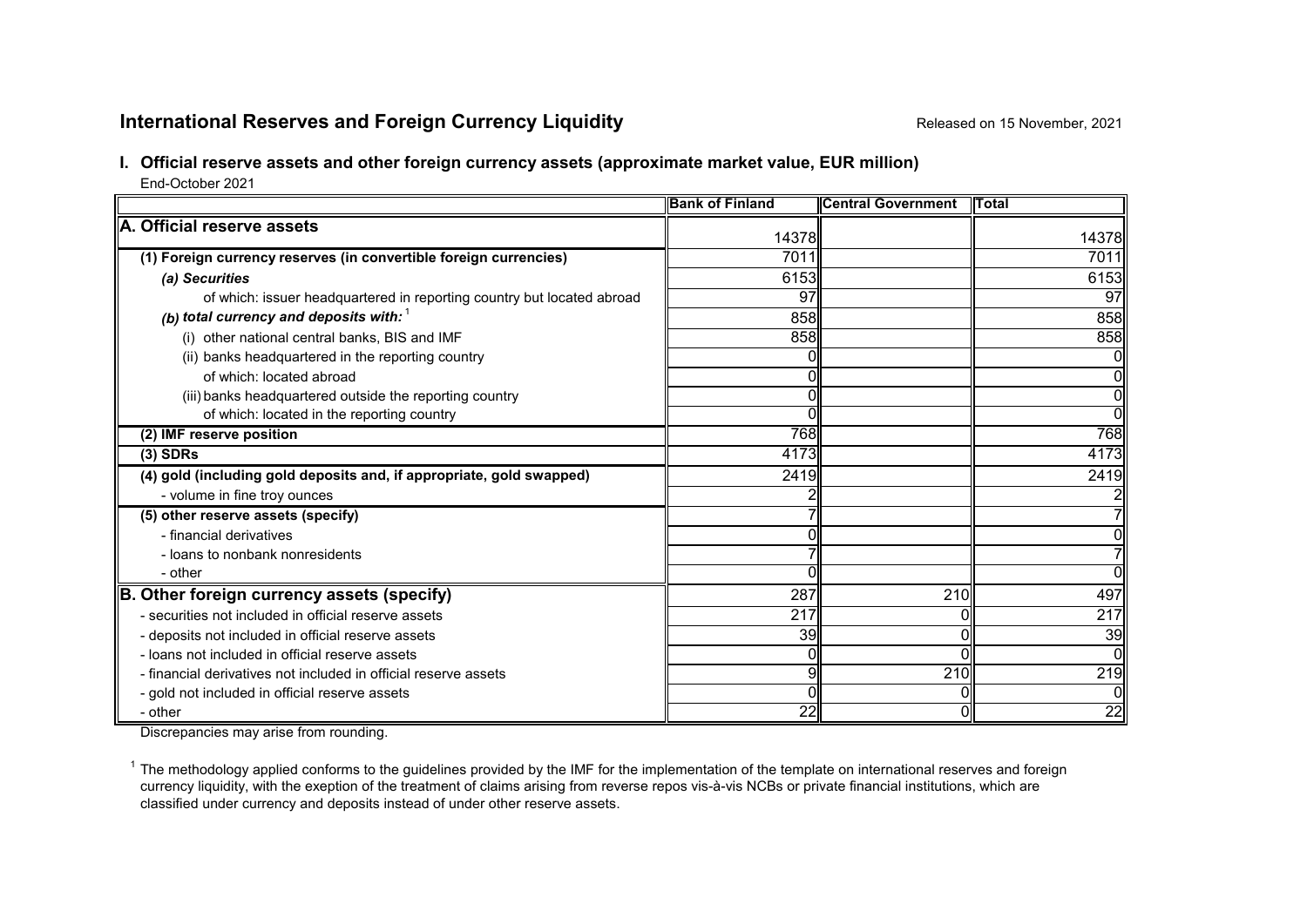#### **II. Predetermined short-term net drains on foreign currency assets (nominal value, EUR million)** End-October 2021  $\sim$

|    |                                                 |                | <b>Bank of Finland</b>    |         |        |                     | <b>Central Government</b> |          |               | <b>Total</b>        |                           |                |             |                |
|----|-------------------------------------------------|----------------|---------------------------|---------|--------|---------------------|---------------------------|----------|---------------|---------------------|---------------------------|----------------|-------------|----------------|
|    |                                                 |                | <b>Maturity breakdown</b> |         |        |                     | <b>Maturity breakdown</b> |          |               |                     | <b>Maturity breakdown</b> |                |             |                |
|    |                                                 |                | (residual maturity)       |         |        | (residual maturity) |                           |          |               | (residual maturity) |                           |                |             |                |
|    |                                                 |                |                           | More    |        |                     |                           |          | <b>More</b>   |                     |                           |                | <b>More</b> |                |
|    |                                                 |                |                           |         | than 1 | <b>More</b>         |                           |          | than 1        | <b>More</b>         |                           |                | lthan 1     | More           |
|    |                                                 |                |                           | Up to 1 | month  | than 3              |                           | Up to 1  | <b>Imonth</b> | than 3              |                           | Up to 1        | month       | than 3         |
|    |                                                 |                | Total                     | month   | and up | <b>Imonths</b>      | Total                     | month    | and up        | months              | Total                     | month          | and up      | <b>months</b>  |
|    |                                                 |                |                           |         | to $3$ | and up              |                           |          | to $3$        | and up              |                           |                | to $3$      | and up         |
|    |                                                 |                |                           |         | months | to 1 year           |                           |          | months        | to 1 year           |                           |                | months      | to 1 year      |
|    | Foreign currency loans, securities and deposits |                | $\Omega$                  |         |        |                     | $-1867$                   | $-1843$  | $\Omega$      | $-23$               | $-1867$                   | $-1843$        |             | $-23$          |
|    | - outflows (-)                                  | Principal      | $\overline{0}$            |         |        |                     | $-1835$                   | $-1835$  | $\Omega$      | $\Omega$            | $-1835$                   | $-1835$        | $\Omega$    | $\overline{0}$ |
|    | Interest                                        | $\overline{0}$ | $\Omega$                  |         |        | $-31$               | -8                        | $\Omega$ | $-23$         | $-31$               | $-8$                      | $\Omega$       | $-23$       |                |
|    | - inflows $(+)$                                 | Principal      | $\Omega$                  | O       |        |                     |                           |          | $\Omega$      | $\Omega$            | 0                         | $\overline{0}$ | 0           | $\overline{0}$ |
|    |                                                 | Interest       | $\Omega$                  |         |        |                     |                           |          | $\Omega$      | $\Omega$            | 0                         | $\Omega$       | $\Omega$    | $\overline{0}$ |
| 2. | Aggregate short and long positions in           |                |                           |         |        |                     |                           |          |               |                     |                           |                |             |                |
|    | forwards and futures in foreign currencies      |                |                           |         |        |                     |                           |          |               |                     |                           |                |             |                |
|    | vis-à-vis the domestic currency (including      |                |                           |         |        |                     |                           |          |               |                     |                           |                |             |                |
|    | the forward leg of currency swaps)              |                | $\Omega$                  | O       |        |                     | 1857                      | 1839     | $\Omega$      | 18                  | 1857                      | 1839           | 0           | 18             |
|    | Short positions ( - )<br>(a)                    |                | 0                         |         |        |                     |                           |          | $\Omega$      | $\Omega$            | 0                         | $\Omega$       | $\Omega$    | $\overline{0}$ |
|    | (b)<br>Long positions $(+)$                     |                | $\Omega$                  |         |        |                     | 1857                      | 1839     | $\Omega$      | 18                  | 1857                      | 1839           | $\Omega$    | 18             |
| 3. | Other (specify)                                 |                | $\Omega$                  |         |        |                     |                           |          | $\Omega$      | $\Omega$            |                           | $\Omega$       |             | $\overline{0}$ |
|    | - outflows related to repos (-)                 |                | $\Omega$                  |         |        |                     |                           |          | $\Omega$      | $\Omega$            | 0                         | $\Omega$       |             | $\overline{0}$ |
|    | - inflows related to reverse repos (+)          |                | $\Omega$                  |         |        |                     |                           |          | $\Omega$      | $\Omega$            |                           | $\Omega$       |             | $\overline{0}$ |
|    | - trade credit (-)                              |                | $\Omega$                  |         |        |                     |                           |          | $\Omega$      | $\Omega$            |                           | $\overline{0}$ |             | $\overline{0}$ |
|    | - trade credit $(+)$                            |                | $\Omega$                  |         |        |                     |                           |          | $\Omega$      | $\Omega$            |                           | $\Omega$       | $\Omega$    | $\overline{0}$ |
|    | - other accounts payable (-)                    |                | $\Omega$                  |         |        |                     |                           |          | $\Omega$      | $\Omega$            | 0                         | $\overline{0}$ |             | $\overline{0}$ |
|    | - other accounts receivable (+)                 |                | $\overline{0}$            | 0       |        |                     |                           |          | $\mathbf{0}$  | 0                   | 0                         | $\overline{0}$ | $\Omega$    | $\overline{0}$ |

Discrepancies may arise from rounding.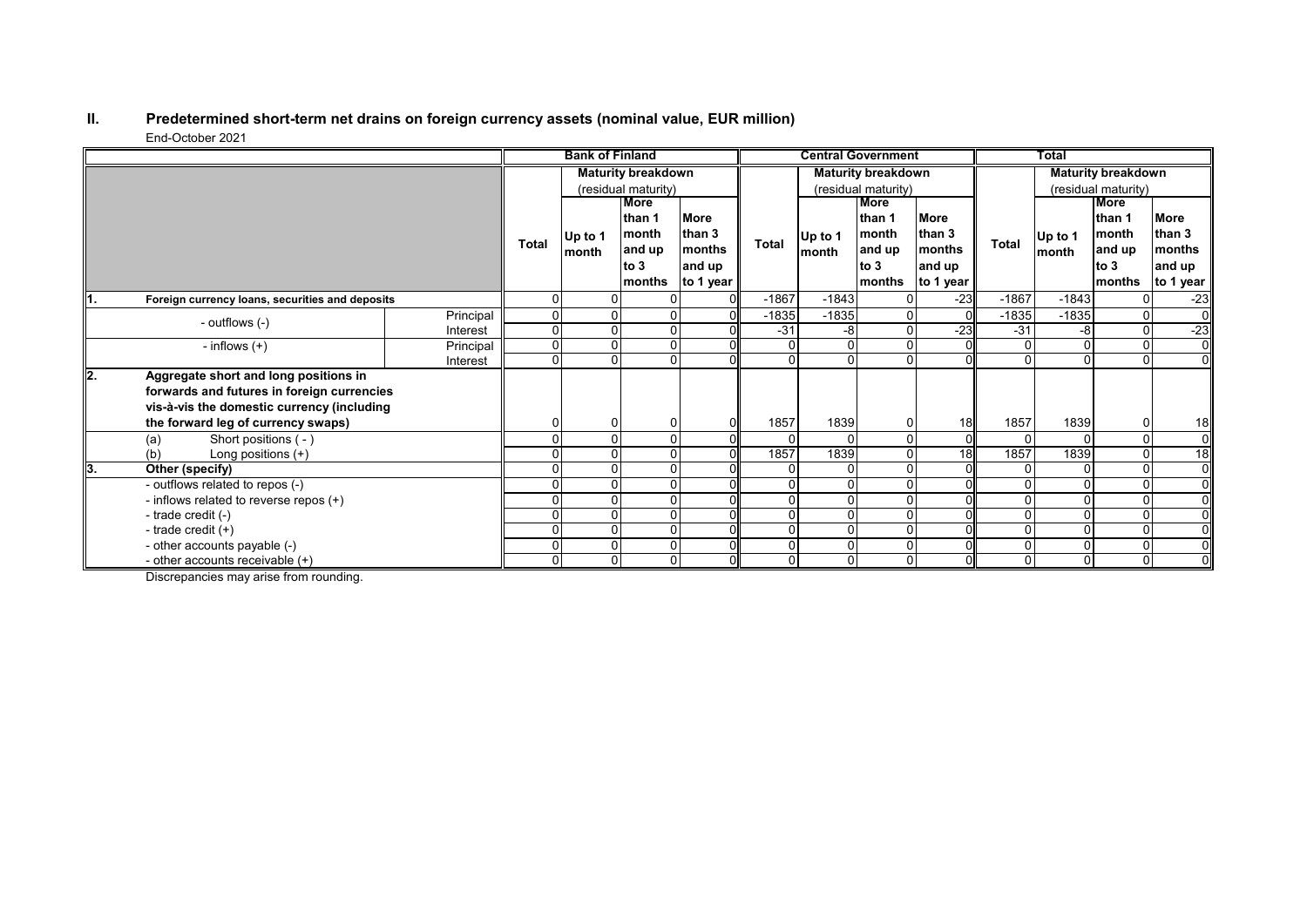## **III. Contingent short-term net drains on foreign currency assets (nominal value, EUR million)**

End-October 2021

|                                                               |                           | <b>Bank of Finland</b>                |                                                              |                                                 |                   |                                       | <b>Central Government</b>                                  |                                                 |                                       | Total             |                                                            |                                                        |
|---------------------------------------------------------------|---------------------------|---------------------------------------|--------------------------------------------------------------|-------------------------------------------------|-------------------|---------------------------------------|------------------------------------------------------------|-------------------------------------------------|---------------------------------------|-------------------|------------------------------------------------------------|--------------------------------------------------------|
|                                                               | <b>Maturity breakdown</b> |                                       |                                                              | <b>Maturity breakdown</b>                       |                   |                                       | <b>Maturity breakdown</b>                                  |                                                 |                                       |                   |                                                            |                                                        |
|                                                               |                           | (residual maturity, where applicable) |                                                              |                                                 |                   | (residual maturity, where applicable) |                                                            |                                                 | (residual maturity, where applicable) |                   |                                                            |                                                        |
|                                                               | Total                     | Up to 1<br>Imonth                     | <b>More</b><br>than 1<br>month<br>and up<br>to $3$<br>months | More<br>than 3<br>months<br>and up<br>to 1 year | <b>Total</b>      | Up to 1<br>month                      | <b>More</b><br>than 1<br>month<br>and up<br>to 3<br>months | More<br>than 3<br>months<br>and up<br>to 1 year | Total                                 | Up to 1<br>Imonth | <b>More</b><br>than 1<br>month<br>and up<br>to 3<br>months | <b>More</b><br>than 3<br>months<br>and up<br>to 1 year |
| Contingent liabilities in foreign currency                    | $\Omega$                  | 0                                     | $\Omega$                                                     |                                                 | $\mathbf 0$       | U                                     |                                                            |                                                 | $\overline{0}$                        | $\Omega$          | 0                                                          |                                                        |
| (a) Collateral guarantees on debt falling due within one year | $\Omega$                  | $\Omega$                              | $\Omega$                                                     |                                                 | $\Omega$          | $\overline{0}$                        | $\Omega$                                                   |                                                 | $\overline{0}$                        | $\overline{0}$    | 0                                                          |                                                        |
| (b) Other contingent liabilities                              | $\overline{0}$            | $\overline{0}$                        | $\overline{0}$                                               |                                                 | $\overline{0}$    | $\overline{0}$                        | U                                                          |                                                 | 0                                     | $\overline{0}$    | $\overline{0}$                                             |                                                        |
| 2. Foreign currency securities issued with                    | $\Omega$                  |                                       |                                                              |                                                 | $\Omega$          |                                       |                                                            |                                                 | $\Omega$                              |                   |                                                            |                                                        |
| embedded options (puttable bonds)                             |                           |                                       |                                                              |                                                 |                   |                                       |                                                            |                                                 |                                       |                   |                                                            |                                                        |
| 3.<br>Undrawn, unconditional credit lines provided by:        | $\Omega$                  | $\Omega$                              | $\Omega$                                                     | $\Omega$                                        | $\Omega$          | $\Omega$                              | $\Omega$                                                   | $\Omega$                                        | $\overline{0}$                        | 0                 | 0                                                          | $\Omega$                                               |
| (a) other national monetary authorities, BIS,                 | $\Omega$                  | $\Omega$                              | $\Omega$                                                     | $\Omega$                                        | $\overline{0}$    | $\Omega$                              | $\Omega$                                                   | 0                                               | $\overline{0}$                        | 0                 | 0                                                          | $\Omega$                                               |
| IMF, and other international organizations                    |                           |                                       |                                                              |                                                 |                   |                                       |                                                            |                                                 |                                       |                   |                                                            |                                                        |
| - other national monetary authorities (+)                     | $\Omega$                  | $\overline{0}$                        | $\Omega$                                                     | $\Omega$                                        | $\Omega$          | $\overline{0}$                        | 0                                                          | 0                                               | $\overline{0}$                        | 0                 | 0                                                          | $\Omega$                                               |
| - BIS $(+)$                                                   | $\Omega$                  | $\overline{0}$                        | $\overline{0}$                                               | $\Omega$                                        | $\mathbf{0}$      | $\overline{0}$                        | 0                                                          | $\Omega$                                        | $\overline{0}$                        | $\overline{0}$    | $\overline{\mathsf{o}}$                                    | $\mathbf 0$                                            |
| $-IMF (+)$                                                    | $\Omega$                  | $\Omega$                              | $\Omega$                                                     | U                                               | $\Omega$          | $\overline{0}$                        | $\Omega$                                                   | O                                               | $\Omega$                              | $\overline{0}$    | 0                                                          | $\mathbf 0$                                            |
| - other international organizations (+)                       | $\Omega$                  | $\Omega$                              | $\Omega$                                                     | $\Omega$                                        | $\overline{0}$    | $\Omega$                              | $\Omega$                                                   | 0                                               | $\Omega$                              | $\overline{0}$    | $\mathbf 0$                                                | $\Omega$                                               |
| (b) with banks and other financial institutions (+)           | $\Omega$                  | $\overline{0}$                        | $\overline{0}$                                               | $\Omega$                                        | $\mathbf{0}$      | $\overline{0}$                        | 0                                                          | 0                                               | $\overline{0}$                        | $\overline{0}$    | 0                                                          | $\Omega$                                               |
| (c) with banks and other financial institutions               | $\Omega$                  | $\Omega$                              | $\Omega$                                                     | $\Omega$                                        | 0                 | 0                                     | $\Omega$                                                   | U                                               | $\overline{0}$                        | 0                 | $\mathbf 0$                                                | $\mathbf 0$                                            |
| headquartered outside the reporting country (+)               |                           | $\Omega$                              | $\Omega$                                                     |                                                 |                   |                                       |                                                            |                                                 |                                       |                   |                                                            |                                                        |
| 4.<br>Undrawn, unconditional credit lines provided to:        | $\Omega$                  |                                       |                                                              | $\Omega$                                        | $\Omega$          | $\Omega$                              | 0                                                          | $\Omega$                                        | $\overline{0}$                        | $\overline{0}$    | $\mathbf 0$                                                | $\mathbf 0$                                            |
| (a) other national monetary authorities, BIS,                 | $\Omega$                  | $\Omega$                              | $\Omega$                                                     | $\Omega$                                        | $\Omega$          | $\Omega$                              | $\Omega$                                                   | U                                               | $\Omega$                              | 0                 | $\mathbf 0$                                                | $\mathbf 0$                                            |
| IMF, and other international organizations                    | $\Omega$                  | $\overline{0}$                        | $\overline{0}$                                               | 0                                               |                   |                                       |                                                            | 0                                               | $\overline{0}$                        | 0                 | $\mathbf 0$                                                |                                                        |
| - other national monetary authorities (-)                     | $\Omega$                  | $\overline{0}$                        | $\overline{0}$                                               | $\Omega$                                        | 0<br>$\mathbf{0}$ | $\overline{0}$<br>$\overline{0}$      | 0<br>0                                                     | $\overline{0}$                                  | $\overline{0}$                        | $\overline{0}$    | 0                                                          | 0<br>$\overline{0}$                                    |
| $-BIS$ (-)<br>$-$ IMF $(-)$                                   | $\Omega$                  | $\Omega$                              | $\Omega$                                                     | U                                               | $\Omega$          | $\Omega$                              | 0                                                          | U                                               | $\Omega$                              | $\overline{0}$    | 0                                                          | $\overline{0}$                                         |
| - other international organizations (-)                       | $\Omega$                  | $\Omega$                              | $\overline{0}$                                               | O                                               | $\overline{0}$    | $\overline{0}$                        | $\overline{0}$                                             | 0                                               | $\overline{0}$                        | $\overline{0}$    | 0                                                          | $\mathbf 0$                                            |
| (b) banks and other financial institutions                    |                           |                                       |                                                              |                                                 |                   |                                       |                                                            |                                                 |                                       |                   |                                                            |                                                        |
| headquartered in reporting country (-)                        | $\Omega$                  | $\Omega$                              | $\Omega$                                                     | $\Omega$                                        | $\Omega$          | $\Omega$                              | $\Omega$                                                   | U                                               | $\Omega$                              | $\Omega$          | $\Omega$                                                   | $\mathbf 0$                                            |
| (c) banks and other financial institutions                    |                           |                                       |                                                              |                                                 |                   |                                       |                                                            |                                                 |                                       |                   |                                                            |                                                        |
| headquartered outside the reporting country (-)               | $\Omega$                  | $\Omega$                              | $\Omega$                                                     | $\Omega$                                        | $\Omega$          | $\Omega$                              | 0                                                          | U                                               | $\overline{0}$                        | 0                 | 0                                                          | $\mathbf 0$                                            |
| Aggregate short and long positions of options<br>5.           |                           |                                       |                                                              |                                                 |                   |                                       |                                                            |                                                 |                                       |                   |                                                            |                                                        |
| in foreign currencies vis-à-vis the domestic currency         | $\Omega$                  | $\Omega$                              | $\Omega$                                                     | $\Omega$                                        | $\Omega$          | $\Omega$                              | 0                                                          | U                                               | $\overline{0}$                        | 0                 | 0                                                          | $\mathbf 0$                                            |
| (a) Short positions                                           | $\Omega$                  | $\Omega$                              | $\Omega$                                                     | $\Omega$                                        | $\overline{0}$    | $\overline{0}$                        | 0                                                          | U                                               | $\Omega$                              | $\overline{0}$    | $\mathbf 0$                                                | $\Omega$                                               |
| (i) Bought puts                                               | $\Omega$                  | $\Omega$                              | $\Omega$                                                     | $\Omega$                                        | $\mathbf{0}$      | $\overline{0}$                        | 0                                                          | $\Omega$                                        | $\overline{0}$                        | $\overline{0}$    | 0                                                          | $\Omega$                                               |
| (ii) Written calls                                            | $\Omega$                  | $\Omega$                              | $\Omega$                                                     | O                                               | $\Omega$          | 0                                     | $\Omega$                                                   | 0                                               | $\Omega$                              | $\overline{0}$    | $\mathbf 0$                                                | $\overline{0}$                                         |
| (b) Long positions                                            | $\Omega$                  | $\overline{0}$                        | $\overline{0}$                                               | $\Omega$                                        | $\overline{0}$    | $\mathbf 0$                           | 0                                                          | 0                                               | $\overline{0}$                        | $\overline{0}$    | 0                                                          | $\mathbf 0$                                            |
| (i) Bought calls                                              | $\Omega$                  | $\Omega$                              | $\Omega$                                                     | $\Omega$                                        | $\overline{0}$    | $\overline{0}$                        | 0                                                          | $\Omega$                                        | $\overline{0}$                        | $\overline{0}$    | 0                                                          | $\mathbf 0$                                            |
| (ii) Written puts                                             | $\Omega$                  | $\Omega$                              | $\Omega$                                                     | $\Omega$                                        | $\mathbf 0$       | $\overline{0}$                        | $\overline{0}$                                             | $\Omega$                                        | $\overline{0}$                        | $\overline{0}$    | 0                                                          | $\Omega$                                               |

Discrepancies may arise from rounding.